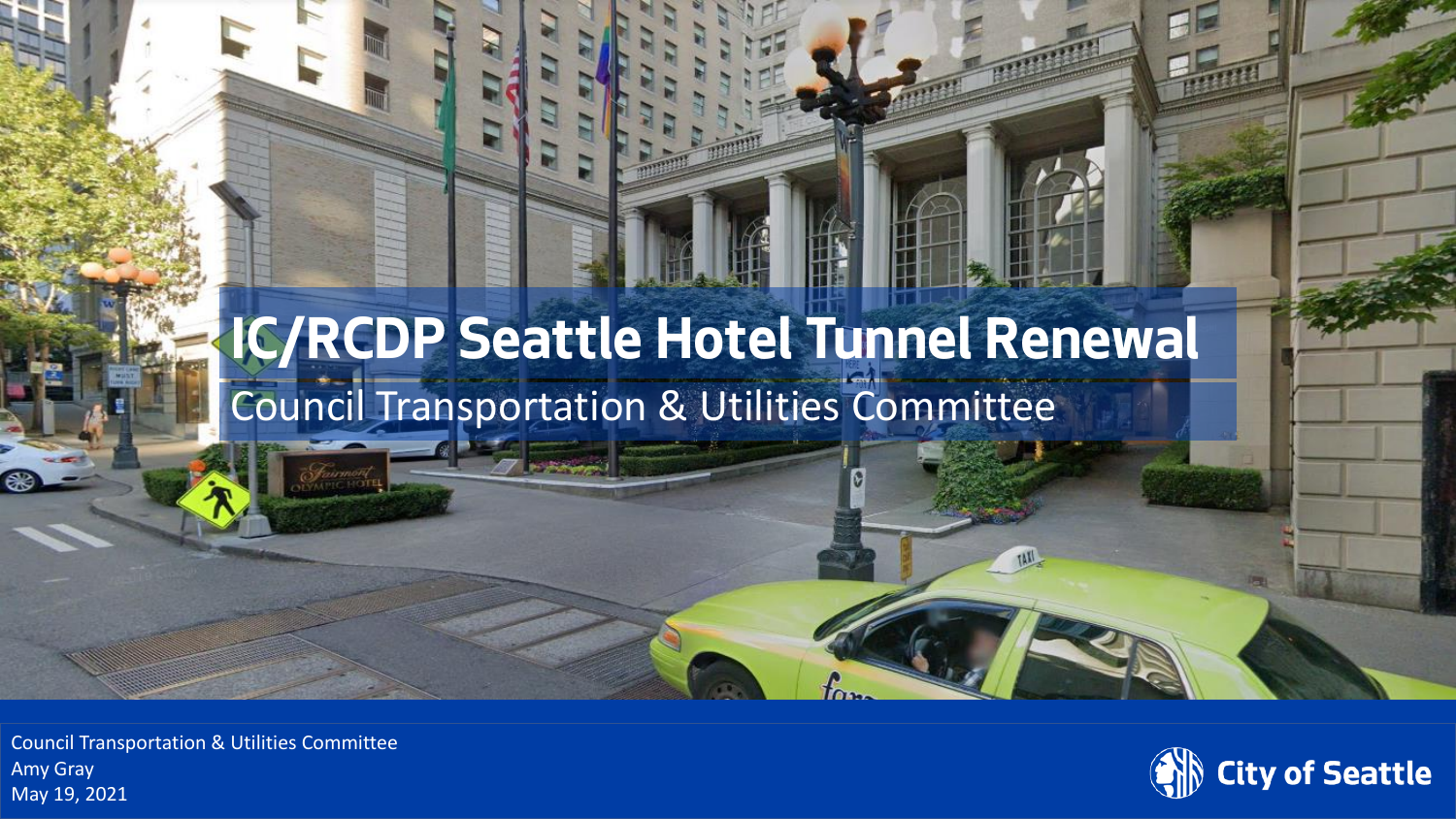

### **Presentation overview**

- IC/RCDP Seattle Hotel (Fairmont Hotel) is seeking to renew a permit for an existing pedestrian tunnel under Seneca St, between 4<sup>th</sup> Ave & 5<sup>th</sup> Ave
- The pedestrian tunnel provides a connection for staff and visitors to the hotel with the parking garage
- SDOT recommends approval of the term permit renewal



Department of Transportation Department of Transportation Page 2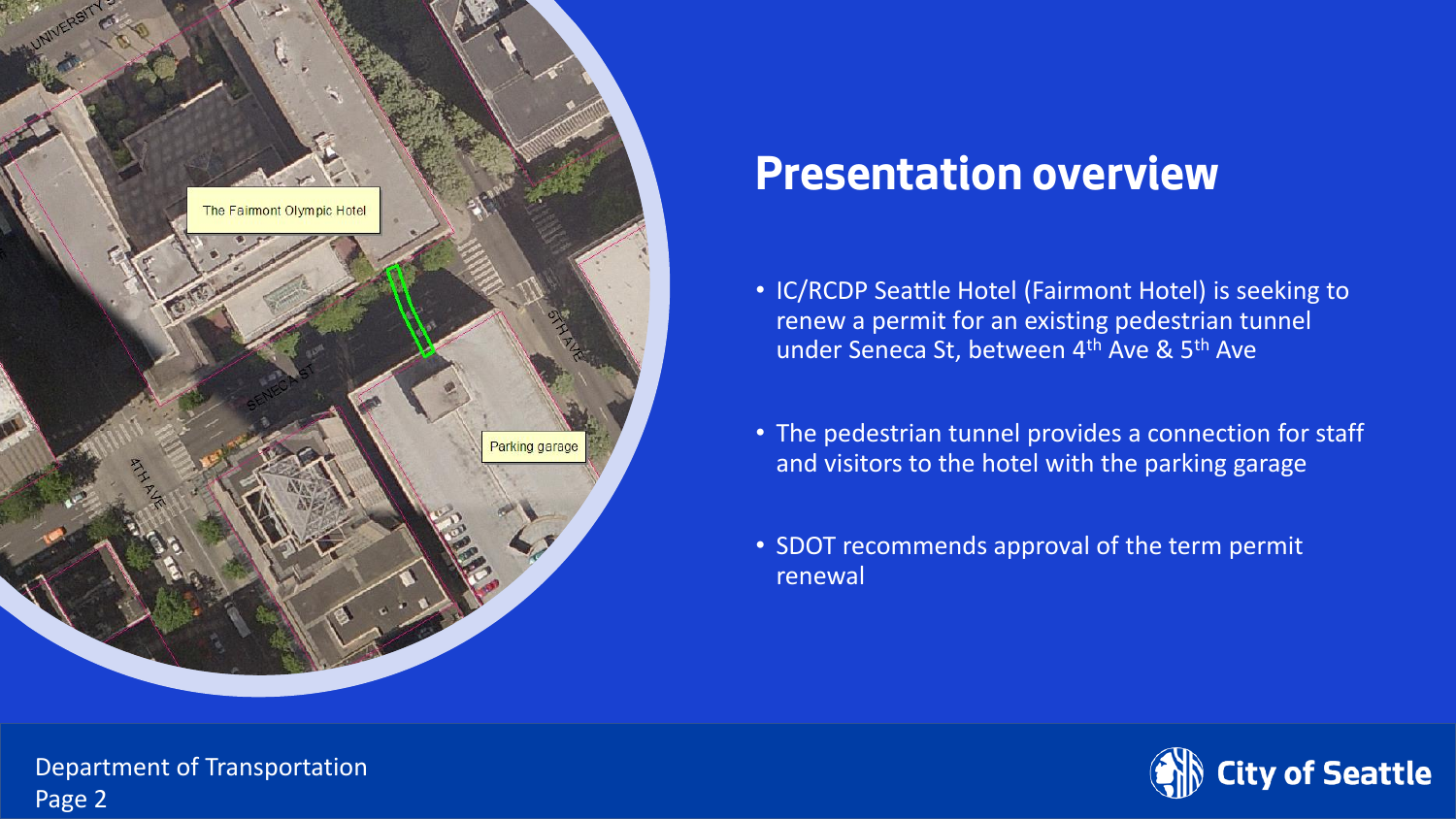#### **Term permit process – permit renewals**

**Ordinance** 

Passage of the ordinance renews the permit and details the terms and conditions of the permit, including annual fee, maintenance obligations, indemnification, insurance and bond requirements.

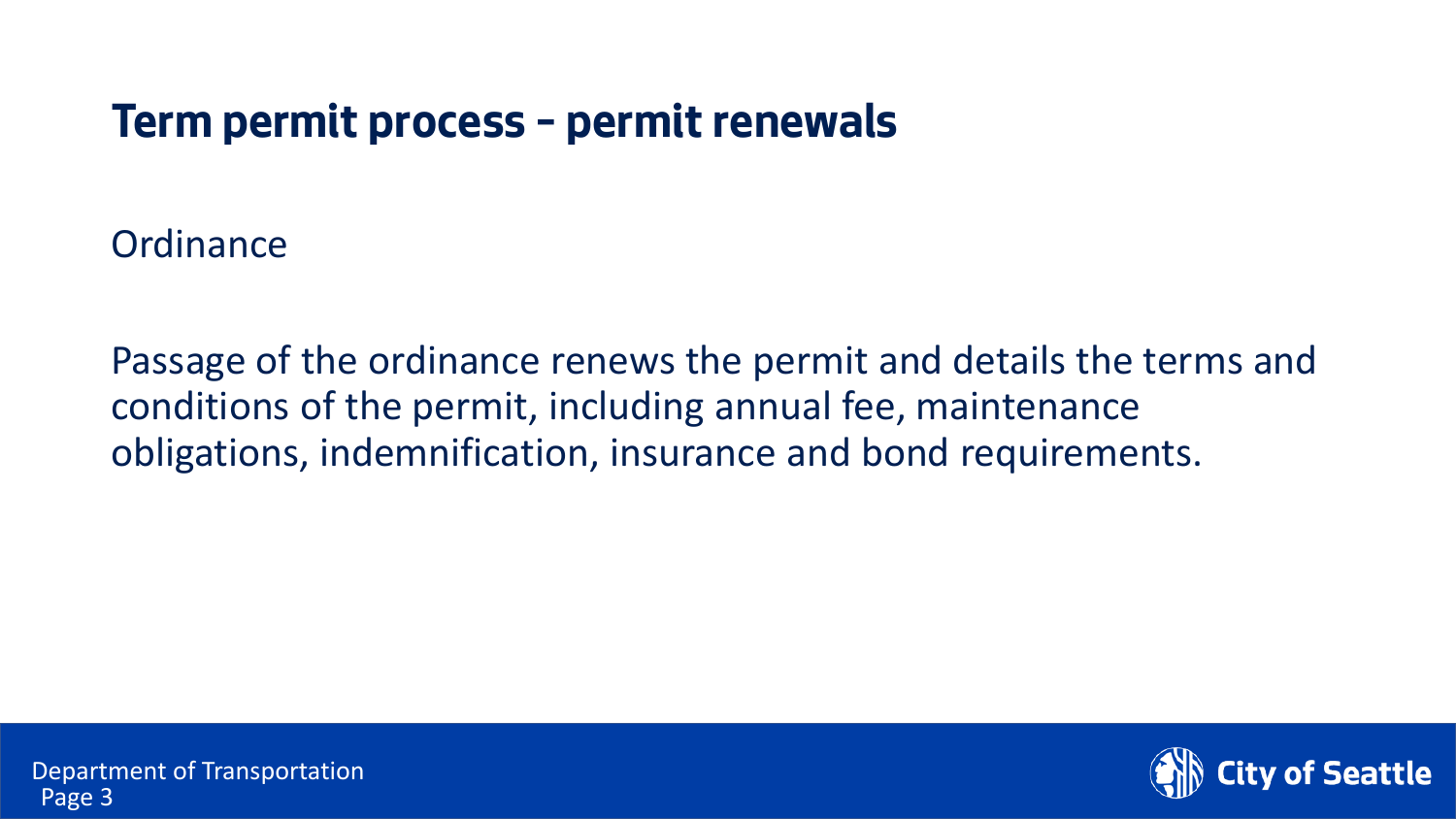# **Project neighborhood – Downtown 411 University St**





Department of Transportation Page 4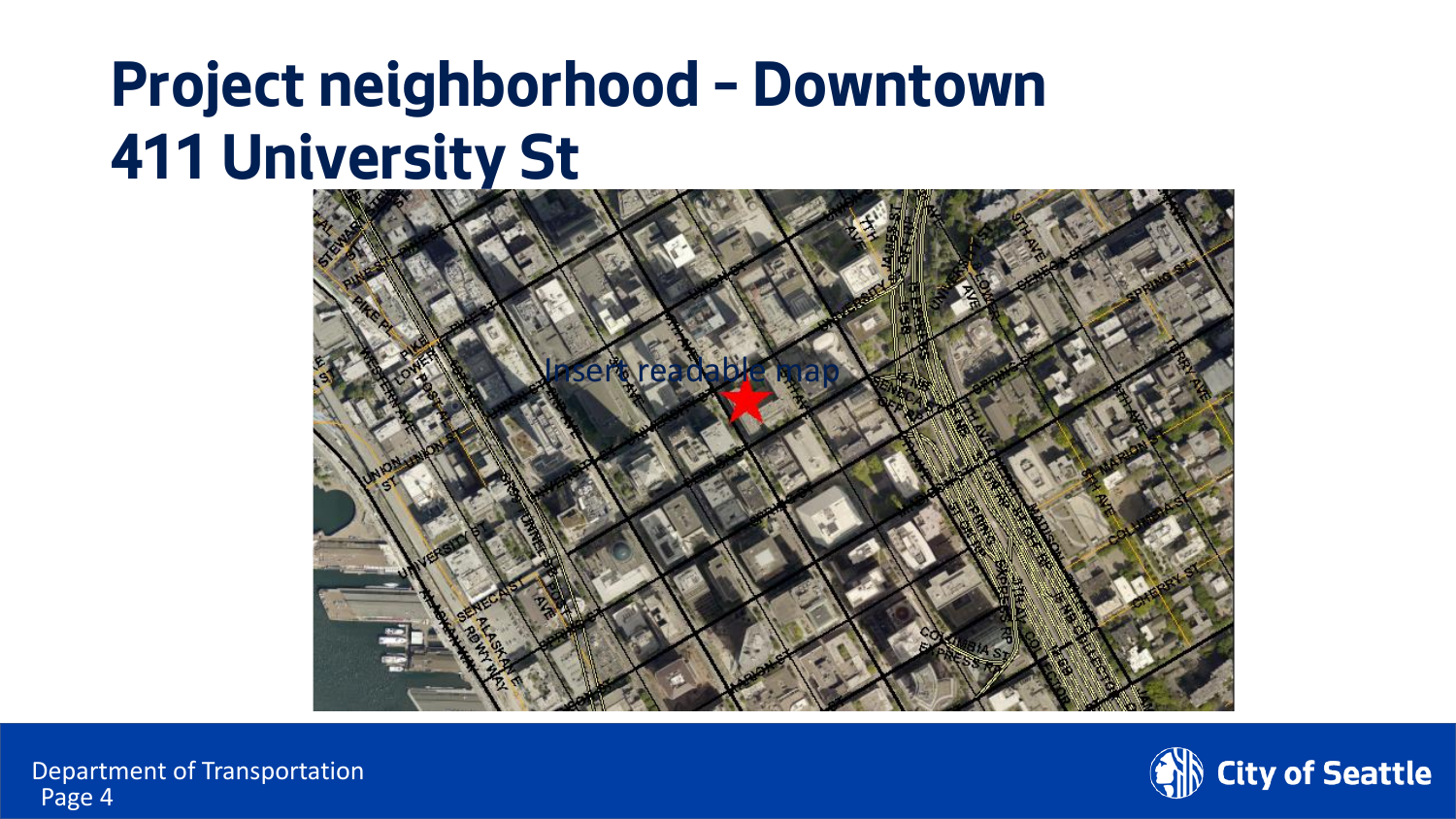#### **Proposal: Fairmont Hotel tunnel photos**



Department of Transportation Page 5

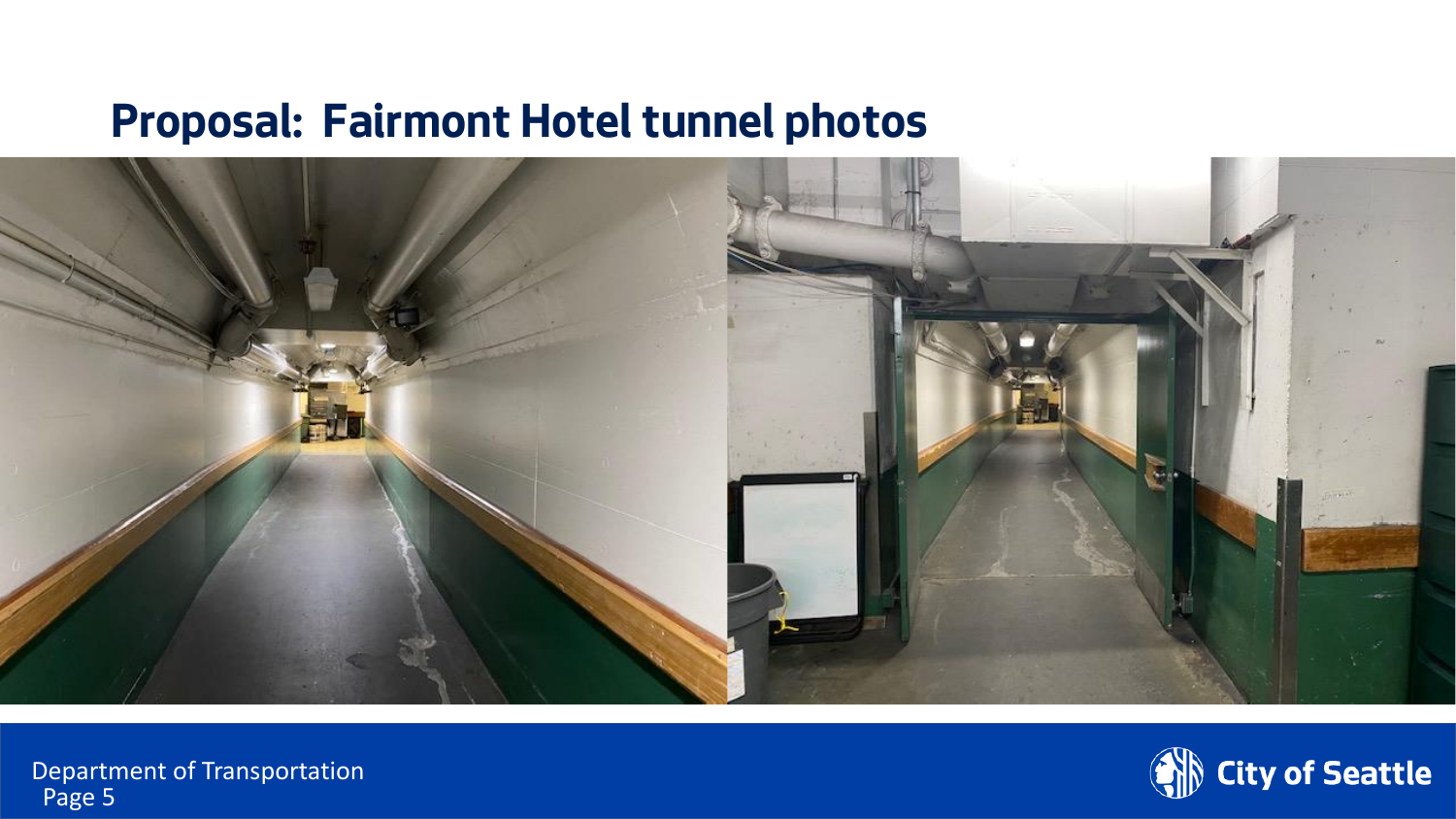## **Requested action**

- SDOT is seeking Council approval of the term permit ordinance for the existing Fairmont Hotel pedestrian tunnel
- If the ordinance is approved, this permit will be renewed through 2036 and may be extended for an additional 15 years